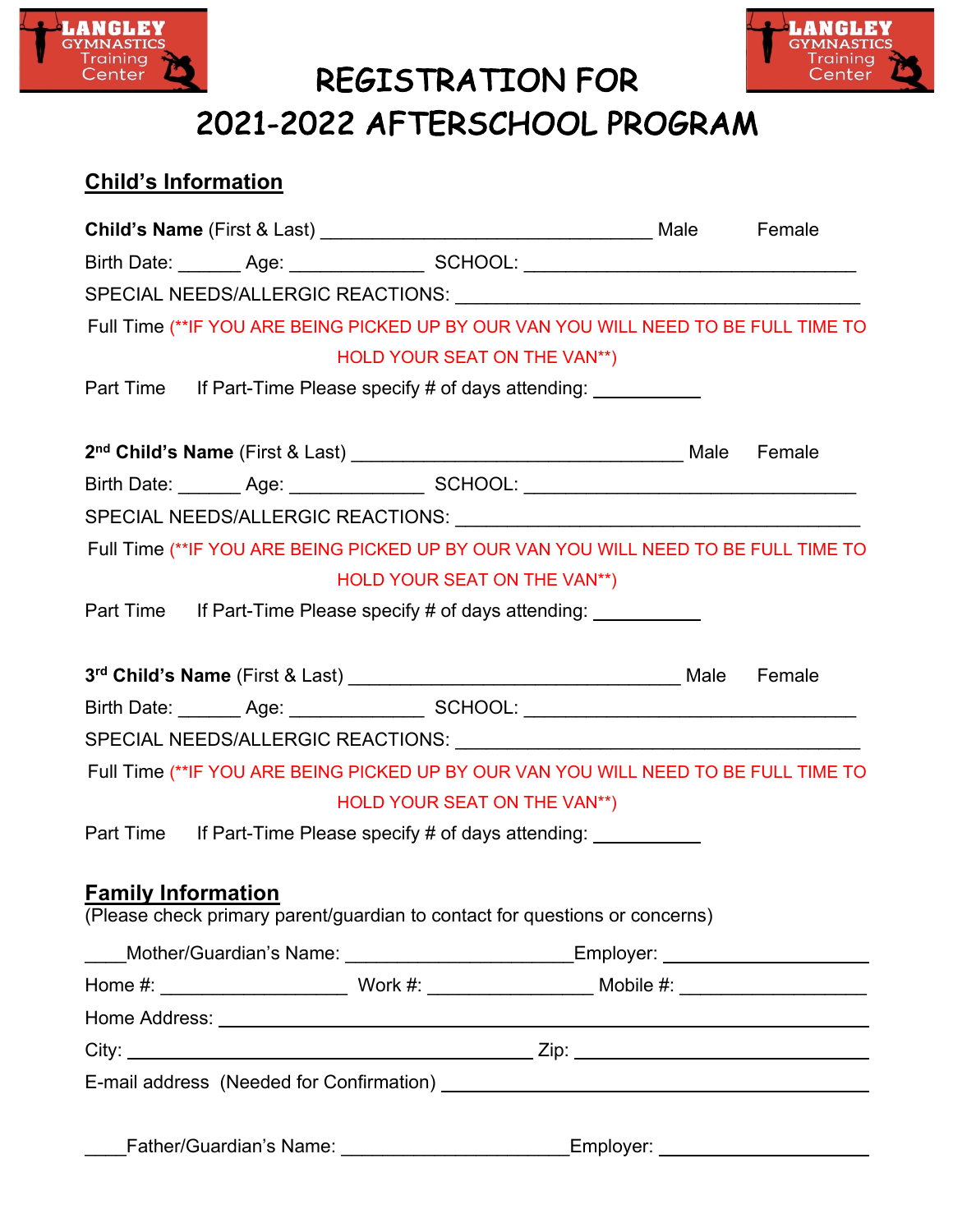|                                                                                                 | E-mail address (Needed for Confirmation) [2012] [2013] [2013] [2013] [2013] [2013] [2014] [2014] [2014] [2014] [2014] [2014] [2014] [2014] [2014] [2014] [2014] [2014] [2014] [2014] [2014] [2014] [2014] [2014] [2014] [2014] |  |  |  |  |  |
|-------------------------------------------------------------------------------------------------|--------------------------------------------------------------------------------------------------------------------------------------------------------------------------------------------------------------------------------|--|--|--|--|--|
| <b>Emergency Information</b>                                                                    | If mother, father or guardian cannot be reached, call:                                                                                                                                                                         |  |  |  |  |  |
|                                                                                                 |                                                                                                                                                                                                                                |  |  |  |  |  |
|                                                                                                 | Home #: ______________________Work #: _______________________Mobile #: _____________________________                                                                                                                           |  |  |  |  |  |
| In addition to the above, list the names and relationships of persons to whom your child can be |                                                                                                                                                                                                                                |  |  |  |  |  |
|                                                                                                 |                                                                                                                                                                                                                                |  |  |  |  |  |
|                                                                                                 |                                                                                                                                                                                                                                |  |  |  |  |  |
|                                                                                                 |                                                                                                                                                                                                                                |  |  |  |  |  |
|                                                                                                 | <b>PAYMENT METHOD - PLEASE CHOOSE ONE -</b>                                                                                                                                                                                    |  |  |  |  |  |

MANDATORY CREDIT CARD MUST BE LISTED ON FILE TO ENROLL

**AUTOMATICALLY- charge my Credit Card on the Monday of each daycare week.** 

**WEEKLY SELF-PAY PLAN – Tuition due on the Monday of each week. Pay by Check, Cash or Credit Card. If payment is not received by Friday of the week, we will automatically run the card on file. If the card is declined, we will add a \$15 late fee.**

**REQUIRED: Credit Card #**: **Exp. Date: A \$35 Non-Refundable Registration fee PER CHILD is REQUIRED at time of sign up to** 

### **hold a spot in our program!**

Total Registration Amount Due: Total Amount Paid: Payment Method:

By signing below, you acknowledge our above referenced policy and that you understand that we require a 2-week written notice to cancel membership for our afterschool program and you will be responsible for full payments for the weeks you fail to give notice.

ATTENDANCE POLICY: You the parent understand that by enrolling your child into our program and signing below that if you signed up for full time that you agree to pay for full time. If you signed up for part time you are agreeing to pay for the exact number of days, you signed up for weather your child attends our program for those days or not. This is to secure their spot in our afterschool program.

\*\*\* LATE PICK UP POLICY: ALL CHILDREN MUST BE PICKED UP BY 6 P.M. IF YOUR CHILD IS NOT PICKED UP LATER THAN 6:05 P.M. YOU WILL BE CHARGED \$1 A MINUTE LATE PICK UP FEE TO BE PAID AT TIME OF PICK UP NO EXCEPTIONS. \*\*\*

Applicant Signature: Date: